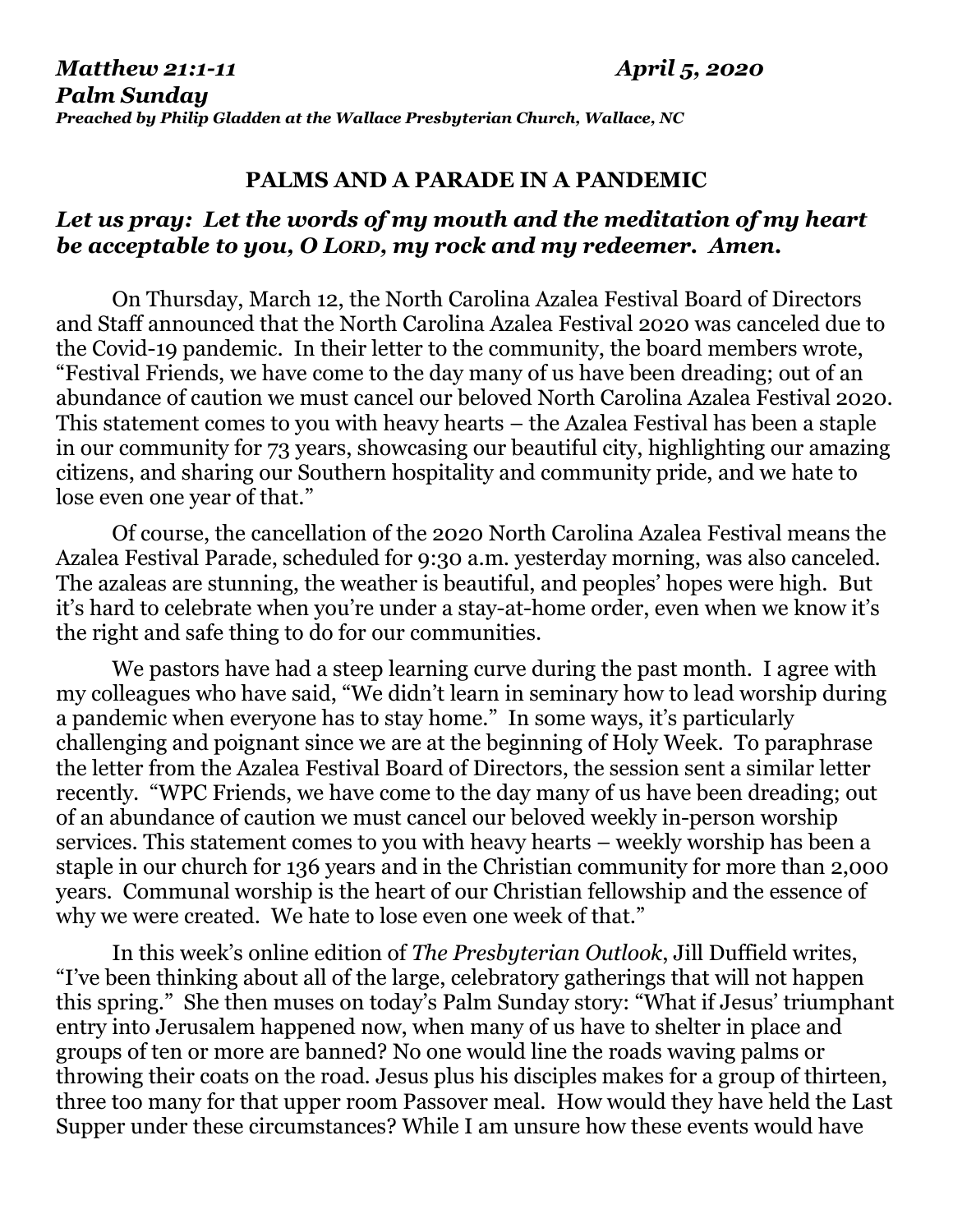been altered, I am certain Jesus would still enter Jerusalem and the events of Holy Week would take place – different, no doubt, but unthwarted."

She continues, "I've been thinking about graduations cancelled, weddings postponed, awards ceremonies, proms, festivals, concerts, jobs, even funerals that cannot go on as usual. The normal rhythms and milestone markers are gone, as time takes on an amorphous quality, simultaneously feeling as if it is flying and not moving at all. We will not gather this Sunday and parade around the church or the sanctuary waving palms. Little children will not sing Hosanna, not in the same physical space, anyway. And yet, Jesus will still enter Jerusalem. Even if the crowds do not line the highway and shout, even if only two or three can gather at home, even if we worship from our sofa instead of in our normal pews, Jesus makes it to Jerusalem."

Many people have suggested that this different Holy Week gives us the chance to think more deeply about the meaning for our lives of what Jesus did by going into Jerusalem on that Sunday 2,000 years ago. While we may miss the excitement and the pageantry and the familiar rituals and customs this season, the meaning of Jesus' last week of life and his death remain the same. Perhaps in this time of uncertainty, fear, and disruption of our regular schedules, we will catch a glimpse not only of the pomp of the parade but also the passion of our Lord.

Jill Duffield imagines just how this different Palm Sunday will find us. She writes, "Our Palm Sunday celebrations will no doubt be quieter, simpler, less demonstrative than we would have imagined just weeks ago, but they will not be stopped. The Son of God enters our living rooms no less than he walked the streets of Jerusalem and we still cry out to him, 'Hosanna to the Son of David! Blessed is he who comes in the name of the Lord! Hosanna in the highest!" We may want to whisper, rather than shout. Some of us may put a question mark instead of an exclamation point on the end of those proclamations. Many of us cannot help but wonder what this Savior who rides humbly on a donkey can do to help our stirred-up world. Everyone yearns to know when things will return to some semblance of normal. This Palm and Passion Sunday fills with our questions even as we strain to shout our affirmations."<sup>1</sup>

On the church calendar today is referred to as Palm/Passion Sunday. "Passion" means suffering, and the passion of Jesus wasn't just his brutal beating and humiliating crucifixion on Friday. Jesus' passion included people misunderstanding him, people abandoning him, people denying him, people betraying him, people ridiculing him. Jesus' passion included riding into the midst of the Passover Festival, knowing full well what might and probably would happen to him. When Jesus raised Lazarus from the dead shortly before the Passover Festival began, some of the Jews who had gone to Jerusalem to purify themselves before the festival were looking for Jesus and asking one another as they stood in the temple, "What do you think? Surely he will not come to the festival, will he?" (John 11:56) Their questions have an ominous tone and echo the disciples' objection when Jesus announced he was going to Judea (down south, where Bethany and Jerusalem are located) to be with Lazarus' sisters and, as it turns out, show up at the festival, riding on a donkey. The disciples were concerned and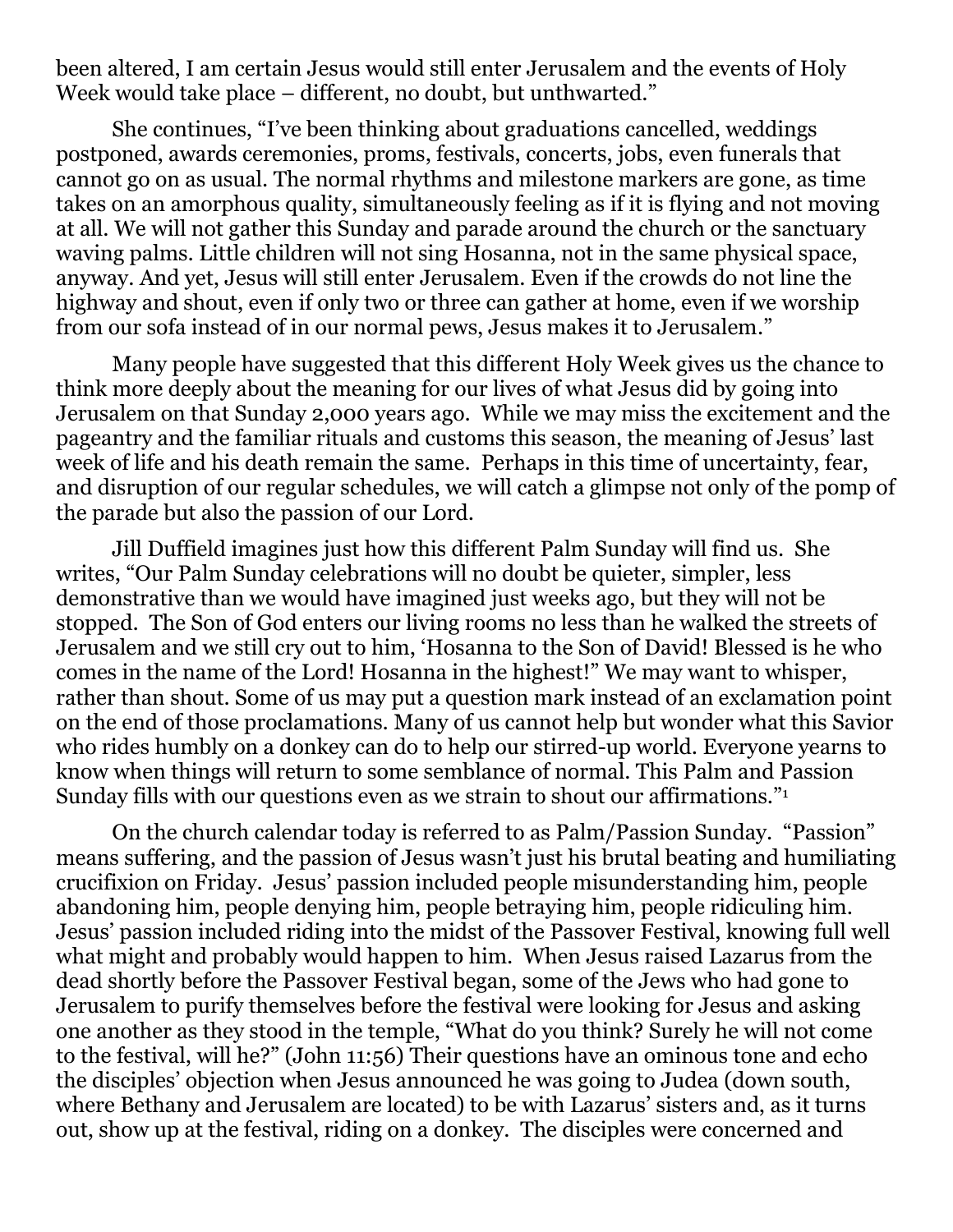maybe a bit put out with Jesus, so they said, "Rabbi, the Jews are just now trying to stone you, and are you going there again?" (John 11:8)

From the disciples' point of view, it would have been smart for Jesus to stay-athome and self-quarantine until the danger passed. But Jesus showed up anyway, just as he always shows up, not just in the good times and celebrations of our lives, but in the bad times, when the parades get canceled and life is turned upside down.

Some people erroneously posted online that the Pope had canceled Easter. They were indignant, and loudly proclaimed that Easter can't be canceled. Actually, the Vatican announced that the Pope would not hold any public Easter celebrations in light of the Covid-19 pandemic restrictions and precautions. But, the critics were right in saying that no one can cancel Easter. In that same vein, thank God that Jesus didn't cancel his Palm Sunday parade. Instead, as Jill Duffield reminds us, "Nothing can stop Jesus' entry into Jerusalem. Nothing can stop the coming of the Son of God. Nothing can prevent Jesus from being present in the midst of all that shakes us and stirs us and causes us to tremble. Soon the earth will shake and the rocks will split and the temple curtain will be torn in two. The crowds will disappear. Even Jesus' closest friends will abandon him. All will seem lost and dead and beyond redemption, but only for a while, for three days when time will seem to stand still. Then God will upend all our expectations yet again, and those tasked with keeping Jesus in the grave will be the ones shaken and rendered useless, because nothing can stop Easter, either."<sup>2</sup>

Right now, when our 2020 Palm Sunday Parade has been canceled, it feels as if all seems lost and dead and beyond redemption. But still Jesus comes into our midst – right into the midst of shelter-in-place and stay-at-home orders, right into the midst of our fears and dread and uncertainty, right into the midst of our disappointments and our wondering what life will like, right into the midst of a worldwide pandemic that has revealed just how fragile our lives and the life we have built really are.

As Jesus rode into Jerusalem, the crowd shouted, "Hosanna!" Usually on Palm Sunday we hear that as a cry of victory and praise. Originally, "Hosanna!" was used as a prayer to God, "Save us!" On this Palm Sunday 2020, as we hear again about palms and a parade in the midst of a pandemic, let us shout "Hosanna!"

"Hosanna!" Save us, Lord, in these troubling times.

"Hosanna!" Praise God that nothing can stop Jesus from coming into our lives and saving us – not even the Covid-19 pandemic.

*Let us pray: Hosanna! Save us, O God. Save us from despair. Save us from hopelessness. Hosanna! Save us, O God. Save us from giving up. Save us from fear. Save us from worry. Hosanna! Save us, O God. Blessed is the one who comes in the name of the Lord. Blessed are you, Lord Jesus, who came into our world as one of us, who died as one of us, and who lives again. May we seek your reign on earth as it is in heaven. Hosanna in the highest! Amen.*